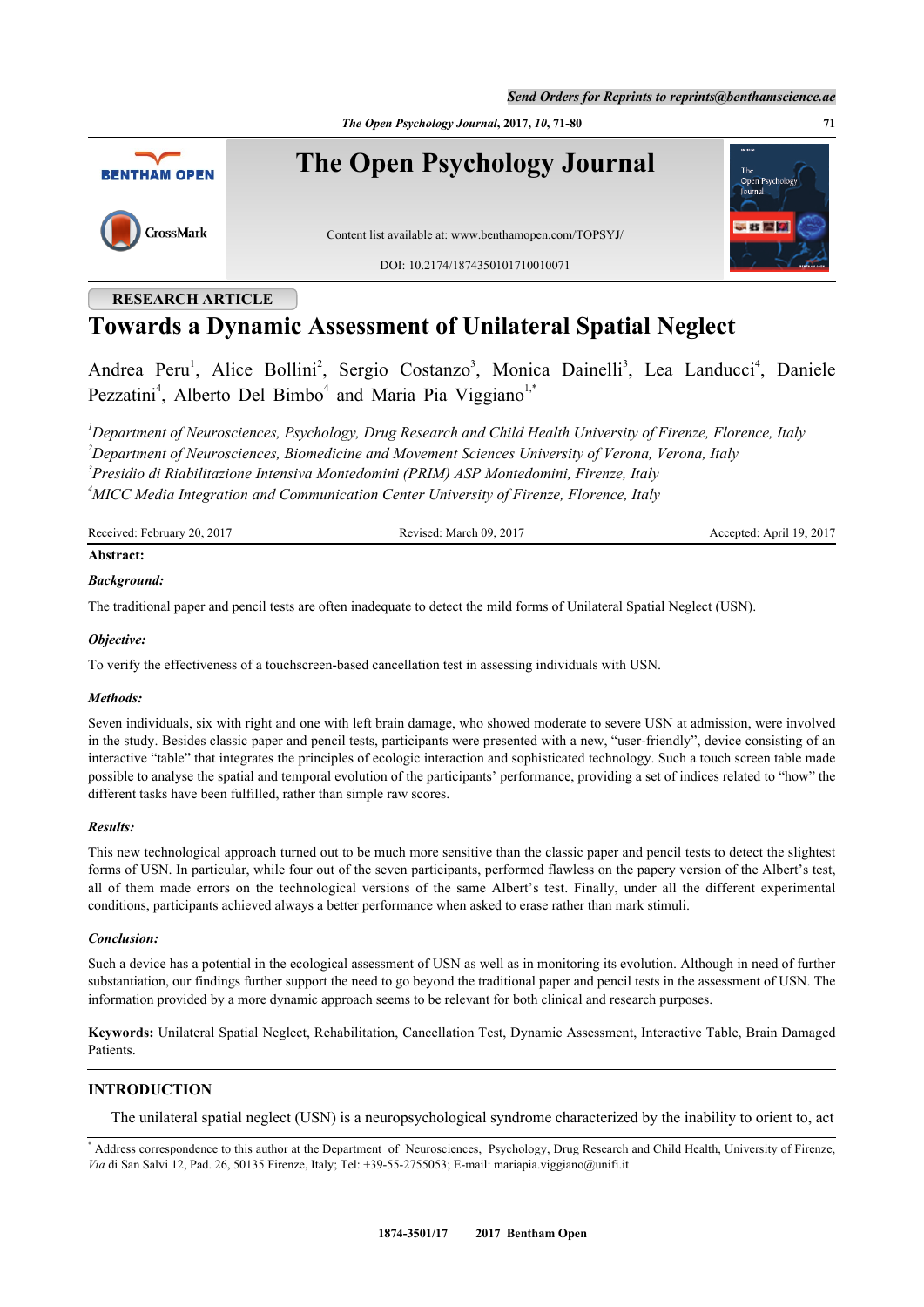upon, and perceive stimuli delivered to the contralesional part of the space [\[1](#page-8-0)]. As a consequence, individuals affected by USN behave as though their extrapersonal and personal spaces contralateral to the lesion are absent, and they seem to *"exist in a demi-world where laterality determined reality*" [[2\]](#page-8-1).

Typically, symptoms tend to abate in weeks to months, and most individuals show a full recovery within 3 months after onset. However, approximately 10% of them still show signs of severe USN 6 months after onset and longer, and are diagnosed as having chronic USN [\[3](#page-8-2)]. Despite the fact that language, memory and other cognitive abilities are comparatively spared, persistent USN predicts a poor outcome and markedly reduces the possibility of independent living while increasing potential of painful injury. In summary, persistent USN is the worst prognostic factor for recovery in hemiplegia [[4,](#page-8-3) [5\]](#page-8-4).

The above emphasizes the importance of an accurate and early diagnosis leading to an optimal treatment of USN syndrome. Unfortunately, USN is often misunderstood and many cases of USN go undetected. Indeed, USN syndrome is not well known outside the small circle of neurologists and neuropsychologists so that many physicians still ignore its existence, and do not assess its presence. Moreover, even when investigated, many cases of USN are not recognized, because a lack of sensitivity of the tests used to assess it. In this scenario, it is evident the need to go beyond the traditional paper and pencil tests which are often inadequate to detect mild to moderate USN.

The paper and pencil tests allow to easily compute the incidence and spatial distribution of omissions. Further, the time taken to perform these tests can certainly give additional, useful, information. Raw scores and time, however, are purely static data that offer only an approximate idea of the way individuals with brain-damage (BD) analyse the space around them. Thus, a more dynamic approach seems ineluctable. In particular, the strategy used to accomplish the given task has great potential to disclose the mechanisms underlying the spatial information processing in individuals with BD.

In the recent years, the development of digital technology made possible to build up sophisticated devices that allow the registration of the various parameters underlying the participants' behavioural performance. Most of these devices approaches are based on virtual reality (VR) or augmented reality environment, and give the opportunity to evaluate participants with ecological paradigms that look like daily activities. Nowadays, the VR technology is widely used in experimental studies because while it provides the participant with a safe and friendly-user context, it allows the examiner to precisely control the variables involved in the experiment. Thus, not surprisingly, many devices have been developed to serve both research and clinical purposes [[6](#page-8-5) - [9\]](#page-8-6).

Among the several methods employed to assess USN, such as figure copying, line bisection, reading and writing tasks, the most common ones are the various types of target cancellation tests [\[10](#page-8-7)]. Irrespective of the specific features peculiar to each of them, all the cancellation tests require participants to cancel out targets interspersed with distractors and arranged in a display located in front of the participant, aligned with his/her mid-sagittal plane body. An elevated or at least a greater number of stimuli omitted in the contralesional than ipsilesional side of space is considered as a hallmark of USN [\[11](#page-8-8)].

The first computerized version of a cancellation task dates back to the end of the last century [[12\]](#page-8-9). Since then, several computerized cancellation tasks have been proposed [\[6](#page-8-5)] to examine the individuals' (with or without USN) performance in a virtual environment.

Overall findings are consistent to support the notion that computerized testing is as, or even more, sensitive than classic pencil and paper tests to assess USN. Furthermore, the computerized assessment has potential to provide, beside a reliable measure of cancellation performance, a sensitive measure of search organisation. In this vein, several studies demonstrated that individuals with USN have an inescapable tendency to explore and re-explore ipsilesional locations and mark and re-mark the targets (*i.e.* perseveration) failing to keep track of them during search [\[13](#page-8-10), [14](#page-8-11)].

Moreover, even after having recovered from USN, these individuals showed a mixed (*i.e.* neither horizontal nor vertical) search pattern, repeated target pressures and deviating hand movements [\[15](#page-8-12) - [17\]](#page-8-13).

Rabuffetti, Farina, Alberoni, Pellegatta, Appollonio, Affanni, *et al.* [[18](#page-8-14)] implemented a computerized cancellation test adopting a touch screen interface. Stimuli were letters or shapes. Along with classic indices (*i.e.* the number of targets detected), the device allowed authors to evaluate other interesting parameters such as the number of perseverations, the latency (*i.e.* the time elapsing between two detections) and the search speed.

As said before, however, no single test taken in isolation can satisfy the need of an accurate assessment of USN. In this vein, Azouvi, Samuel, Louis-Dreyfu, Bernati, Bartolomeo, Beis *et al.* [\[19\]](#page-8-15) reported that USN incidence increases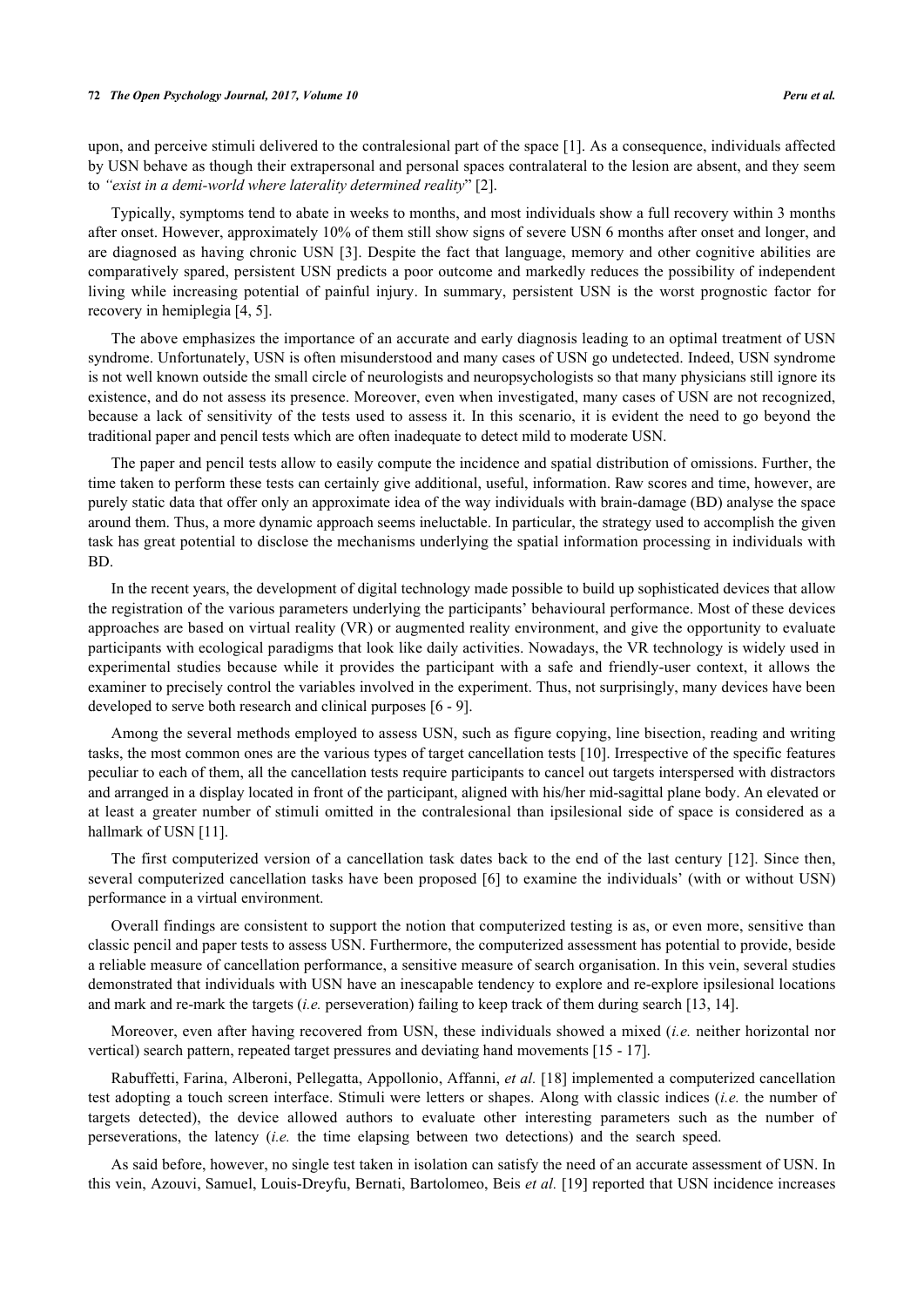from 50% to 85% of individuals with right brain damage (RBD) when the assessment was based on several rather than one single paper and pencil test. Bearing this in mind, Fordell, Bodin, Butch, and Malm [\[20](#page-9-0)] developed a Visual Reality Diagnostic test battery aimed to evaluate different cognitive domains that are likely to be affected in individuals with USN. The battery test reached 100% of sensitivity and 82% of specificity in accurately identifying cases of USN.

Thus, technology can provide examiners with accessible and reliable methods to assess the degree of USN in individuals with BD. The further step is to develop diagnostic tools that do not stray much from the operations performed daily by the individuals with BD. In other words, there is a propensity to use technology to simulate naturalistic environments.

Here we set out to address these issues by means of a novel application in neglect assessment based on cancellation tasks in a virtual, daily living, environment. Seven individuals, six with right and one with left brain damage (LBD), with clear signs of USN on hospital admission, were examined. The experimental tests allowed us to explore: a) whether the technological assessment is more sensitive than the classic paper and pencil tests in detecting residual USN; namely, whether the sole dynamic information provided by technological tool is reliable enough to allow a proper evaluation of USN participants' performance; b) whether, also in a virtual environment, the performance of participants with USN differs depending on the type of task; namely, whether the eraser procedure which is thought to reduce attentional bias [\[21](#page-9-1)] is less severely impaired than the classic marking procedure.

### **METHODS**

### **Participants**

One female with LBD and six (4 female) individuals with RBD ranging in age from 62 to 81 years recruited form a series of consecutive referrals to the hospital on the basis they met the inclusion criteria (see below), verbally volunteered to be enrolled in the study which was approved by a departmental ethics committee and carried out in accordance with the guidelines of the Declaration of Helsinki. Seven healthy people matched 1:1 for age and education with the study group gave an informed consent to serve as control group. All participants and controls had normal or corrected to normal visual acuity and no visual field defects, good comprehension and were naïve as to the research purpose. All participants with BD underwent a rehabilitation training lasting about three months.

At both admission and discharge, the presence and severity of USN was assessed in each participant by means of six different tests, including two cancellation tests (*i.e.* bell cancellation test [[22\]](#page-9-2), Albert's test [\[23](#page-9-3)]), a sentence reading test [\[24](#page-9-4)], and a copying, a drawing, and a line bisection test [[25\]](#page-9-5).

In the Bell cancellation test [[22\]](#page-9-2) participants were requested to cross out a designated target (*i.e.* bell) randomly interspersed among many other items with an equal number of targets lying to the left and to the right of the paper.

The Albert's test [[23](#page-9-3)] consisted of a series of seven columns of black lines that participants had to cancel. Three of the seven columns were on the left side, three on the right, and one in the centre of an A4 sheet of paper horizontally arranged, for a total of 24 target lines.

In the sentence reading test[[24](#page-9-4)] participants were to read aloud three sentences written in capital letters, and presented one by one aligned horizontally in the centre of a sheet of paper so that an equal number of syllables lied to the left and to the right.

In the copying test [[25](#page-9-5)] participants had to copy three b/w symmetrical drawings (*i.e.* a house, a star, a daisy) presented one by one at the centre of a paper sheet. Due to its symmetrical structure, each drawing had an equal number of line segments lying to the left and to the right (as well as some segments lying in the centre).

In the drawing test [\[25](#page-9-5)] participants were requested for two free drawings of a clock face with numbered dials and hands pointing towards 10:10 and 9:15, respectively.

On all the above tests, the participants' performance was scored for rate of contralesional omissions (or displacements in the case of the copying, and drawing tests). For each test, an arbitrary cut-off point was drawn to distinguish two levels of impaired performance. According to the rules suggested by Gainotti, D'Erme, and Bartolomeo [\[26](#page-9-6)] a rate of more than 40% of contralesional omissions (or displacement of more than 40% of the lateralised subcomponent of the figure or text in the drawing, and copying test, respectively) was taken as an index of severe USN, whereas performances with less than 40% of contralesional omissions (or displacements) were judged as indicative of mild/moderate neglect.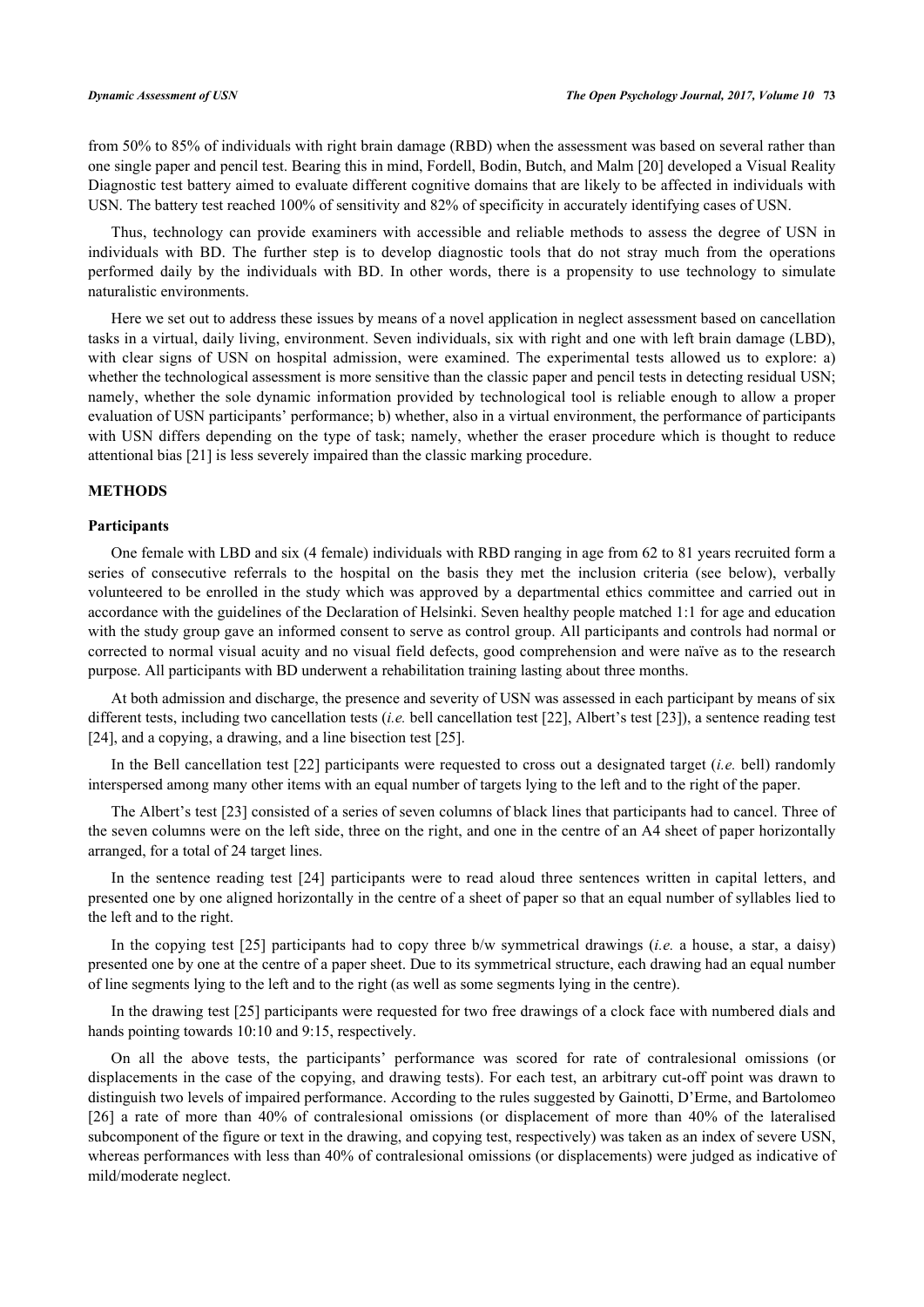### **74** *The Open Psychology Journal, 2017, Volume 10 Peru et al.*

Finally, in the line bisection test [\[25](#page-9-5)] participants had to indicate the midpoint of a series of lines of various length. For each line the distance between the actual (*i.e.* the point at which participant placed the midpoint) and the expected (*i.e.* the true midpoint) was taken as a measure of the progressive shift towards the side of the lesion typically observed in individuals suffering from USN. Consistently with the rules suggested by Gainotti *et al.* [\[26\]](#page-9-6), we considered a shifting of the actual midpoint [mean value: S of the shifts / number of the lines (*i.e.* six)] exceeding 20% of line length as an index of severe USN.

Following these criteria, the participants' performance in each test was scored on a three-points scale ranging from 0 to 2:0 indicated a correct performance, 1 and 2 a mild/moderate and a severe impairment, respectively. Thus, for each participant an overall neglect severity score (NSS) ranging from 0 (no deficit) to 12 (severe deficit in all the tests), was computed.

Inclusion criteria were: a) having suffered unilateral, vascular, brain damage; b) the absence of a general cognitive impairment (*i.e.* MMSE[[27](#page-9-7)] score above the cut-off); c) an overall level of motor functioning that could allow participants with BD to perform the technological tasks; d) an overall NSS at admission ranging from 7 to 12, indicating a severe neglect; e) an overall NSS at discharge ranging from 0 to 1, indicating a substantial recovery from USN.

Control participants were examined in a single session. Needless to say, they performed at ceiling on all the tests for the assessment of USN.

### **Stimuli and Procedure**

The interactive table was developed by the MICC - Media Integration and Communication Centre of the University of Florence. It combines the principles of ecologic interaction with the high-tech devices, and represents the new frontiers in the assessment and rehabilitation of individuals with USN. In particular, this table device is provided with a 52 multi touch screen monitor similar in shape to a dinner table with a wood surface-like.

A uniform distribution of stain images was displayed on the top which varied for number: 24 or 48, and nature: coffee or water stains, and dust grains. Participants were to detect and cancel the stains by using a round sponge.

For each stimulus, the examiner could choose location, size and nature. Since our main aim was to compare the participants' performance on the classic Albert's test with that on the same Albert's test carried out on the interactive table, the stimuli were arranged to reproduce the stimuli size and disposition in the papery Albert's test. Moreover, each stain cancellation was carried out under two conditions: a more ecologic one in which as the sponge touched the spot it disappeared, and the other more similar to the classic Albert's test in which as the sponge touched the spot it was marked by a red line.

Each participant was involved in three experimental conditions, carried out in this fixed order with a short rest period between them: 1) 24 coffee stains; 2) 48 coffee stains; both performed under the two cancellation modalities described above and the order of which was counterbalanced across participants; 3) dust grains.

All the experimental sessions were conducted in a dimly lit and quiet room. Participants were seated in front of the device, centrally oriented. The table was 45° tilted, so that even the participants with reduced mobility could arrive to every point on the table. No time limit was imposed and the participants were assessed to the limit of their possibilities. However, according to the rules suggested by Rabuffetti *et al.* [[18\]](#page-8-14), if a participant had not declared the test conclusion after 10 minutes, he/she was asked whether the test was finished or not.

### **RESULTS**

As expected, healthy controls performed errorless in all experimental conditions, so only their time data along with their cancellation pattern were used as benchmark for comparison with the performance of participants with BD as is shown in detail in Tables (**[1](#page-3-0)** and **[2](#page-4-0)**).

|                  |               |       | <b>Stains 24 Albert like</b> |      |      |      |       | <b>Stains 24 Eraser</b> |      |       |        |      |      | <b>Stains 48 Albert like</b> | <b>Stains 48 Eraser</b> |      |      |     | <b>Dust</b> |     |
|------------------|---------------|-------|------------------------------|------|------|------|-------|-------------------------|------|-------|--------|------|------|------------------------------|-------------------------|------|------|-----|-------------|-----|
| Patient          | Albert's Acc. |       | 'Time                        |      | Acc. |      | 'Time |                         | Acc. |       | 'Timer |      | Acc. |                              | 'Timer                  |      | Acc. |     | <b>Time</b> |     |
|                  | paper         |       |                              |      |      |      |       |                         |      |       |        |      |      |                              |                         |      |      |     |             |     |
| RBD <sub>1</sub> | 100%          | 20.8% |                              | 160" |      | 75%  |       | 162"                    |      | 81.8% |        | 212" |      | 74.8%                        |                         | 224" |      | 52% |             | 92" |
| RBD <sub>2</sub> | 100%          | 75%   |                              | 29"  |      | 100% |       | 18"                     |      | 58.2% |        | 29"  |      | 97.2%                        |                         | 72"  |      | 70% |             | 27" |

### <span id="page-3-0"></span>**Table 1. Patients' performance at admission.**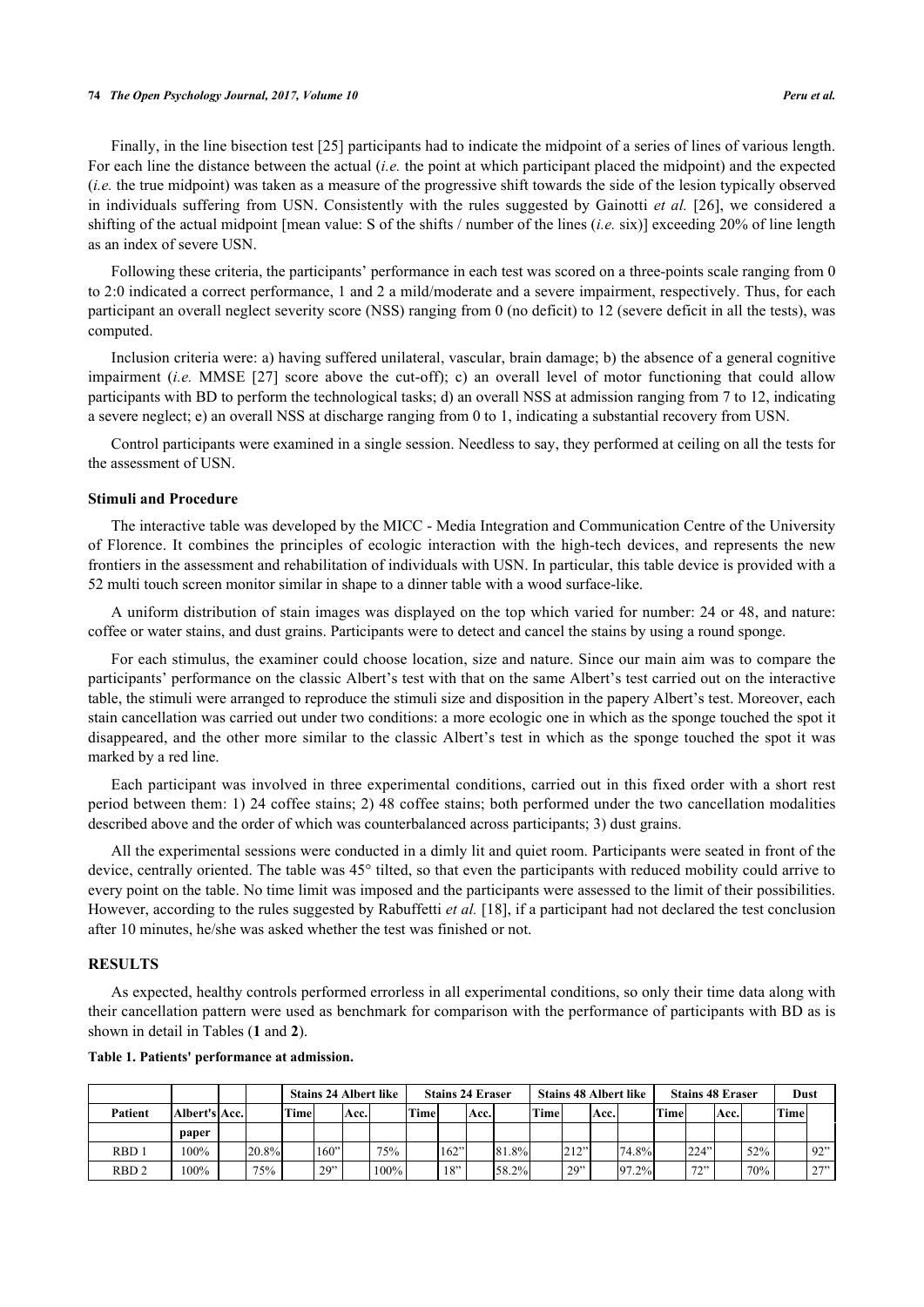|                  |               |       | <b>Stains 24 Albert like</b> |      |      |       |             |      | <b>Stains 24 Eraser</b> |       |      |      |      | <b>Stains 48 Albert like</b> |      | <b>Stains 48 Eraser</b> | <b>Dust</b> |      |      |      |
|------------------|---------------|-------|------------------------------|------|------|-------|-------------|------|-------------------------|-------|------|------|------|------------------------------|------|-------------------------|-------------|------|------|------|
| <b>Patient</b>   | Albert's Acc. |       | Time                         |      | Acc. |       | <b>Time</b> |      | Acc.                    |       | Time |      | Acc. |                              | Time |                         | Acc.        |      | Time |      |
|                  | paper         |       |                              |      |      |       |             |      |                         |       |      |      |      |                              |      |                         |             |      |      |      |
| RBD <sub>3</sub> | 100%          | 95.8% |                              | 62"  |      | 100%  |             | 33"  |                         | 67.8% |      | 149" |      | 100%                         |      | 118"                    |             | 94%  |      | 463" |
| RBD <sub>4</sub> | 82.5%         | 95.8% |                              | 33"  |      | 100%  |             | 26"  |                         | 31.8% |      | 37"  |      | 100%                         |      | 46"                     |             | 99%  |      | 108" |
| RBD <sub>5</sub> | $100\%$       | 95.8% |                              | 101" |      | 83,3% |             | 75"  |                         | 83,3% |      | 220" |      | 79,2%                        |      | 132"                    |             | 70%  |      | 268" |
| RBD 6            | 15%           | 16,7% |                              | 30"  |      | 25%   |             | 27"  |                         | 16,5% |      | 53"  |      | 30,3%                        |      | 59"                     |             | 13%  |      | 19"  |
| LBD <sub>1</sub> | 70%           | 33,3% |                              | 54"  |      | 54,2% |             | 58"  |                         | 33,2% |      | 192" |      | 49.8%                        |      | 161"                    |             | 37%  |      | 104" |
| Controls         |               |       |                              |      |      |       |             |      |                         |       |      |      |      |                              |      |                         |             |      |      |      |
| mean value       | 100%          | n.p.  |                              | n.p. |      | n.p.  |             | n.p. |                         | 100%  |      | 17.4 |      | 100%                         |      | 18.2                    |             | 100% |      | 35.4 |
| sd               | $=$           |       |                              |      |      |       |             |      |                         | =     |      | 6.7  |      | =                            |      | 3.5                     |             | =    |      | 2.1  |

*(Table ) contd.....*

### <span id="page-4-0"></span>**Table 2. Patients' performance at discharge.**

|                  |               | <b>Stains 24 Albert like</b> |      |       |      |         | <b>Stains 24 Eraser</b> |      |       |         | <b>Stains 48 Albert like</b> |      |      |      | <b>Stains 48 Eraser</b> |      |      |      | Dust |      |
|------------------|---------------|------------------------------|------|-------|------|---------|-------------------------|------|-------|---------|------------------------------|------|------|------|-------------------------|------|------|------|------|------|
| Subject          | Albert's Acc. |                              | Time |       | Acc. |         | Time                    |      | lAcc. |         | <b>Time</b>                  |      | Acc. |      | <b>Time</b>             |      | Acc. |      | Time |      |
|                  | paper         |                              |      |       |      |         |                         |      |       |         |                              |      |      |      |                         |      |      |      |      |      |
| RBD <sub>1</sub> | 100%          | 100%                         |      | 80"   |      | $100\%$ |                         | 44"  |       | 100%    |                              | 74"  |      | 100% |                         | 48"  |      | 100% |      | 232" |
| RBD <sub>2</sub> | 100%          | $100\%$                      |      | 16"   |      | $100\%$ |                         | 19"  |       | 97.2%   |                              | 31"  |      | 100% |                         | 26   |      | 100% |      | 46"  |
| RBD <sub>3</sub> | 100%          | 100%                         |      | 45"   |      | 100%    |                         | 22"  |       | 55.3%   |                              | 89"  |      | 61%  |                         | 39"  |      | 100% |      | 108" |
| RBD <sub>4</sub> | 100%          | 100%                         |      | 19"   |      | 100%    |                         | 16"  |       | $100\%$ |                              | 34"  |      | 100% |                         | 26"  |      | 100% |      | 49"  |
| RBD 5            | 100%          | 100%                         |      | 26"   |      | 100%    |                         | 18"  |       | 98.5%   |                              | 52"  |      | 100% |                         | 28"  |      | 100% |      | 67"  |
| RBD 6            | 100%          | 50%                          |      | 80"   |      | 58,3%   |                         | 38"  |       | 44,2%   |                              | 87"  |      | 65%  |                         | 72"  |      | 49%  |      | 89"  |
| LBD <sub>1</sub> | 100%          | 95.8%                        |      | [61"] |      | 100%    |                         | 21"  |       | 97%     |                              | 104" |      | 100% |                         | 51"  |      | 100% |      | 145" |
| Controls         |               |                              |      |       |      |         |                         |      |       |         |                              |      |      |      |                         |      |      |      |      |      |
| mean value       | 100%          | n.p.                         |      | n.p.  |      | n.p.    |                         | n.p. |       | 100%    |                              | 17.4 |      | 100% |                         | 18.2 |      | 100% |      | 35.4 |
| sd               | $=$           |                              |      |       |      |         |                         |      |       | $=$     |                              | 6.7  |      | =    |                         | 3.5  |      | $=$  |      | 2.1  |

### **Data Analysis**

Given the large variability usually found in individuals with BD and, in particular in those with neglect, following the suggestion of a recent paper in the field of neglect rehabilitation [[28](#page-9-8)], we analysed the data from participants with BD as a group as it concerns the parameter accuracy and as multiple single cases as it concerns the parameter time taken to perform the task.

*Accuracy*. From a qualitative point of view, as to the admission evaluation, it is worth noting that, while four participants with RBD, made no errors in the papery version of the Albert's cancellation test, all of them made errors (see Table **[1](#page-3-0)** for details) when performing the more demanding table tasks, in particular the marking version. In turn, as to the discharge evaluation, the main result was that all participants made very few errors if any on all the experimental tests (see Table **[2](#page-4-0)** for details). Once again, however, for both the 24 and 48 stains stimuli tasks, accuracy was higher when participants were requested to erase than mark. However, with the aim to investigate whether the participants with BD's performance on the table tasks varied throughout the period of study, according to the cancellation modality requested, and the number of stimuli, for each member of the experimental group the performance on the different tasks (*i.e.* marking *vs* erasing procedure) with different number of stimuli (*i.e.* 24 *vs* 48) at the different periods (*i.e.* admission *vs* discharge) was entered into a repeated measures ANOVA with period, task and number of stimuli as the within-subjects factors.

Results were straightforward. The main factors Period [F (1,6) = 8,2, p = .003] turned out to be significant because participants' performance improved markedly from pre to post-training period. Analogously, the main factor Task [F  $(1,6) = 16,85$  p = .006] was significant as well due to the fact that participants were more accurate when requested to erase than mark. The interaction Period by Task tended to significance  $[F(1,6) = 5.85, p = .052]$  because participants' improvement was more evident in the Albert than in the eraser task.

Time: The participants' amelioration across period of testing was even more evident when the parameter time was considered. Moreover, all participants performed faster when requested to erase than mark, albeit this difference reached statistical significance only on the more demanding 48 items condition (paired t-test:  $p = 0.032$ ), but not in the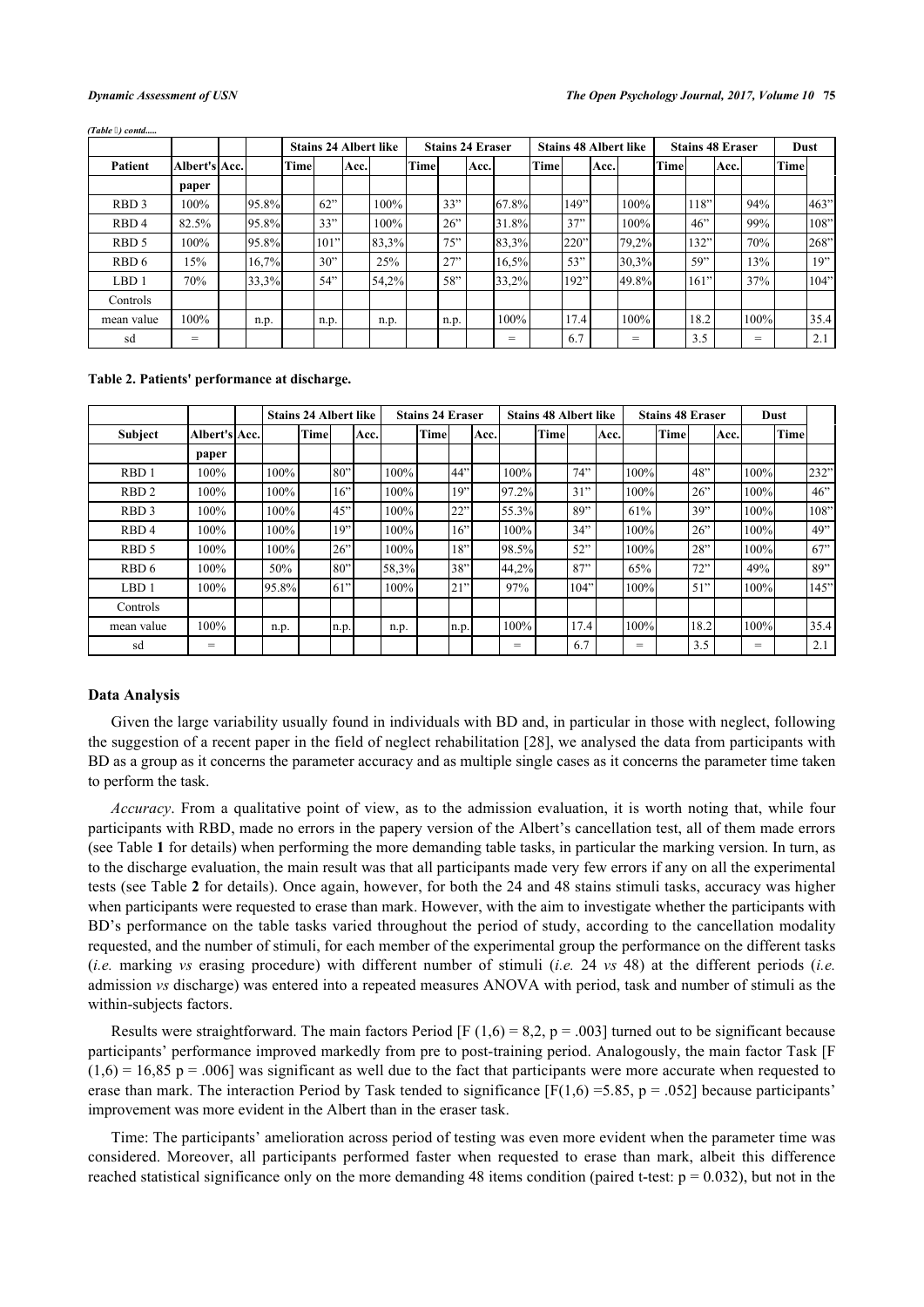24 items condition (paired t-test:  $p = 0.107$ ). Even the fastest participants with BD, however, performed at least 2 SD slower than the control mean and almost all these differences turned out to be statistically significant (Crawford-Howell t-test for case-control comparison: p values ranged from 0.0001 to 0.025).

Although interesting, accuracy and time taken to carry out the various tests failed to provide relevant information of the way participants with BD explore their extra-personal space. For this purpose, it could be very relevant to examine the dynamic data provided by the table.

Consistent with recent findings from a large sample of healthy adults [\[29\]](#page-9-9), control participants showed a typical reading like (*i.e.* horizontal left to right) search pattern.

<span id="page-5-0"></span>In turn, in line with the large variability usually found in individuals with USN [\[30](#page-9-10), [31](#page-9-11)] the search patterns expressed by participants with BD were much more various (see Fig. **[1](#page-5-0)**). Typically, however, even when they performed the task without errors and in a relatively short time, participants with BD tended to start their search from the ipsilesional side of the table and explore the contralesional part of the array only after having marked (erased) all the stimuli on the ipsilesional space (see Fig. **[2](#page-5-1)**).





### **Fig. (1). Search Pattern.**

<span id="page-5-1"></span>Legend: a) Example of control participants': Typical search pattern b) Example of BD patients' search pattern.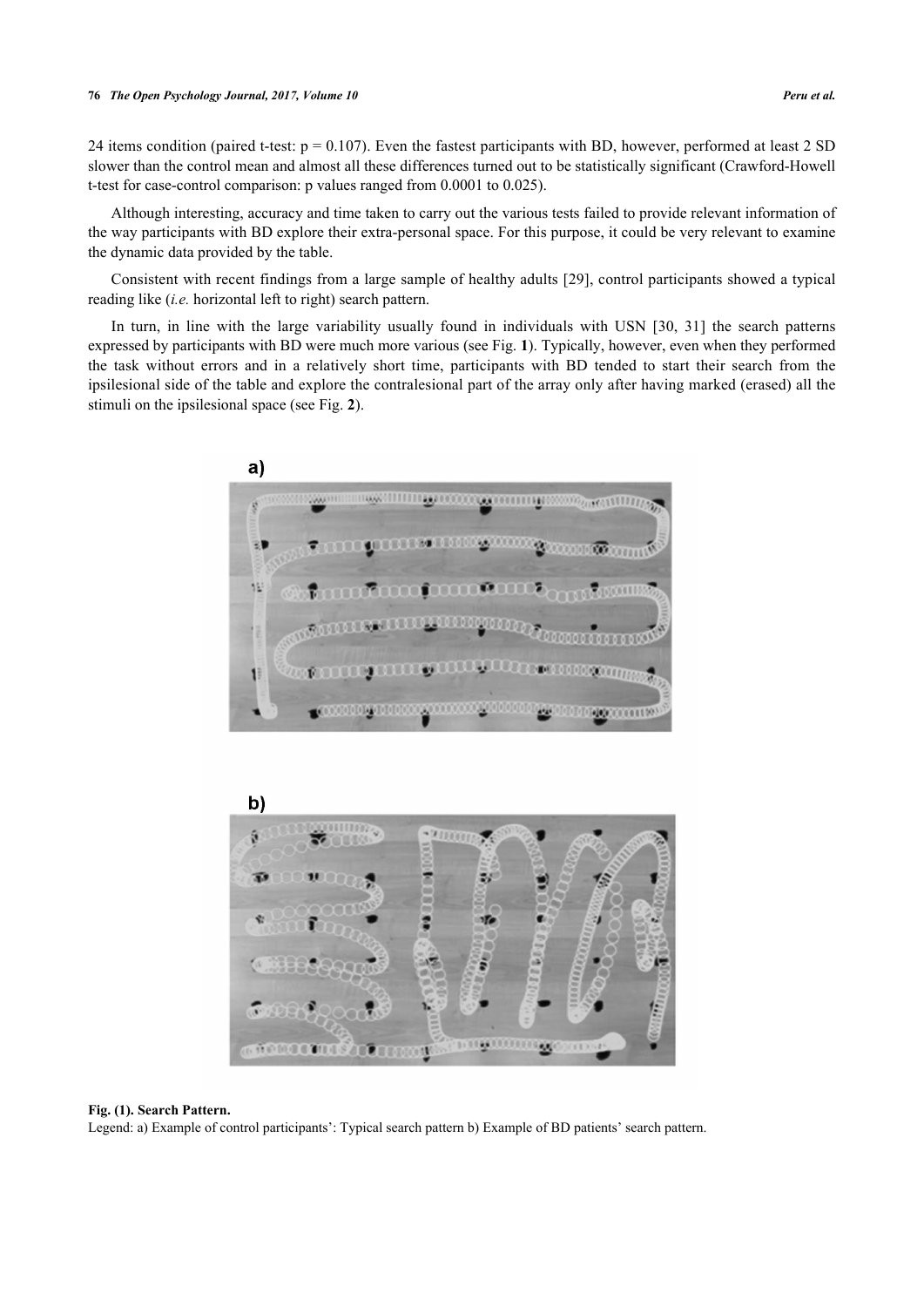

**Fig. (2). Patient RBD 1's performance on 48 Coffee Stains task at discharge** Legend: a) Starting point; b) Half performance; c) Final output.

Finally, consistent with previous studies on participants with USN [\[13](#page-8-10), [14](#page-8-11)], we also observed several perseverations (*i.e.* participants tended to mark and mark again rightward locations) which were much more frequent when they were requested to mark than erase.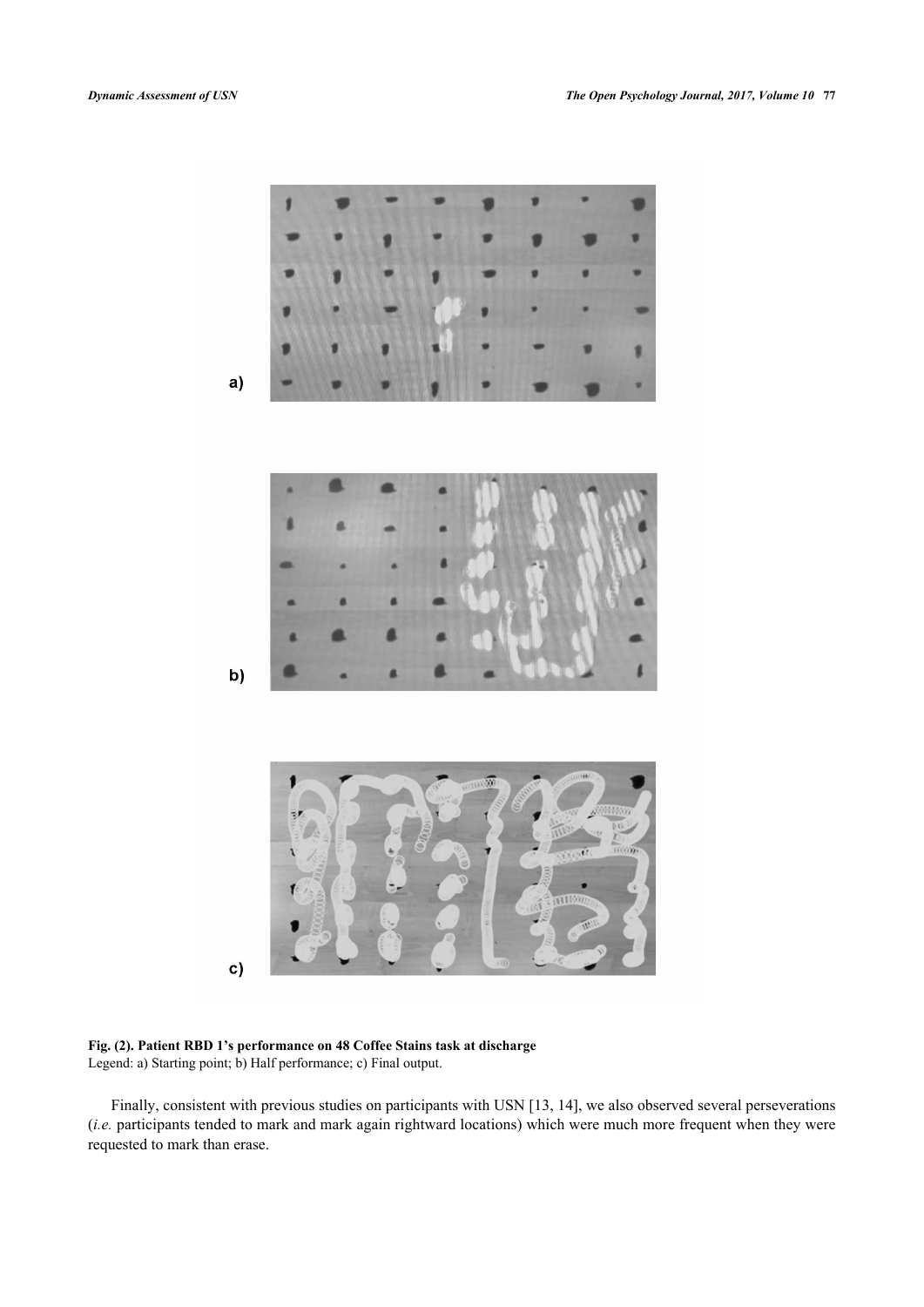### **DISCUSSION**

This research mainly aimed to demonstrate that the technological version of the classic cancellation tests is more sensitive than the classic paper and pencil tests to detect the slightest forms of USN.

To address this issue, we selected a series of six individuals with RBD and one with LBD who based on standard clinical criteria have been diagnosed as having a severe USN at hospital admission. All of them received motor and cognitive rehabilitation at the end of which they were diagnosed as having substantially recovered from USN.

At both admission and discharge, besides classic paper and pencil tests, participants were also requested to carry out different technological versions of cancellation tests. The comparison of participants' performance in papery and technological version of cancellation tests, gave very interesting results (see Table **[1](#page-3-0)** and **[2](#page-4-0)**).

First, the interactive table has proven to be a more sensitive tool than the traditional papery tests. In particular, it is worth noting that on admission, four out of the seven participants, performed flawless on the papery version of the Albert's test. Thus, a diagnosis of USN has been possible only by administering these participants with a complete battery of paper and pencil tests. In turn, all participants made errors on the technological versions of the same Albert's test, especially on the more demanding 48 stimuli version and even in a higher degree on the "dust" task. That is, the sole participants' performance on this task could have allowed a diagnosis of USN. To sum up, the interactive table has potential to become a first choice test for the diagnosis of USN, even its slightest forms.

Interestingly, participants achieved always a better performance when asked to erase rather than mark stimuli. This result is consistent with the Kinsbourne's claim [[32](#page-9-12)] that a right hemisphere lesion leads to a rightward orienting bias which is too strong to be compensated by the intact left hemisphere. The fact that in our tasks the number of left sided omissions decreased by having participants to erase rather than mark is explained by assuming that right sided visual stimuli have a such magnetic power to drive participants' behaviour, unless left sided visual stimuli are more relevant. While the classic Albert's procedure leaves right sided stimuli intact, the eraser procedure removes the right-sided stimuli, thus reducing the attentional bias [[21\]](#page-9-1).

A last point deserves comments. On discharge, all the participants with BD were diagnosed as USN-free on standard clinical criteria. Analogously, when examined with the interactive table, these participants were very accurate and only slower than healthy controls. Thus, one could argue that the more cumbersome and expensive technological tool is as sensitive as the infinitely simpler and cheaper battery of paper and pencil tests. That should be true if only static data as raw score and time taken to accomplish the task were considered. The interactive table, however, besides static data can also provide dynamic data which turned out to be a very important parameter to understand the way participants with BD explore the space around them. As shown in Figs. (**[1](#page-5-0)** and **[2](#page-5-1)**), although participants with BD' performance was indistinguishable from that of healthy controls on a quantitative point of view, participants with BD demonstrated a quite disorganized pattern of exploration, strongly different from the typical reading pattern usually observed in literate people. This finding is consistent with recent evidence from a large sample of participants with BD demonstrating that compared to healthy people, participants with BD either left or right show a disorganized search, even more evident in those of them with USN. However, unlike what found by Ten Brink, Van der Stigchel, Visser-Meily, and Nijboer [\[33](#page-9-13)] we did not find any clear difference between participants with right and left BD (only one), so we can claim that, irrespective of the lesioned hemisphere, even participants with BD diagnosed as USN-free based on standard clinical criteria, may show residual evidence of USN when assessed on a more challenging test (and a more sensitive parameter is considered).

### **CONCLUSION**

In conclusion, our findings further support the need to go beyond the traditional paper and pencil tests in the assessment of USN. The information provided by a more dynamic approach, although in need of further substantiation, seems to be relevant for both clinical and research purposes.

### **ETHICS APPROVAL AND CONSENT TO PARTICIPATE**

Not applicable.

### **HUMAN AND ANIMAL RIGHTS**

No Animals/Humans were used for studies that are base of this research.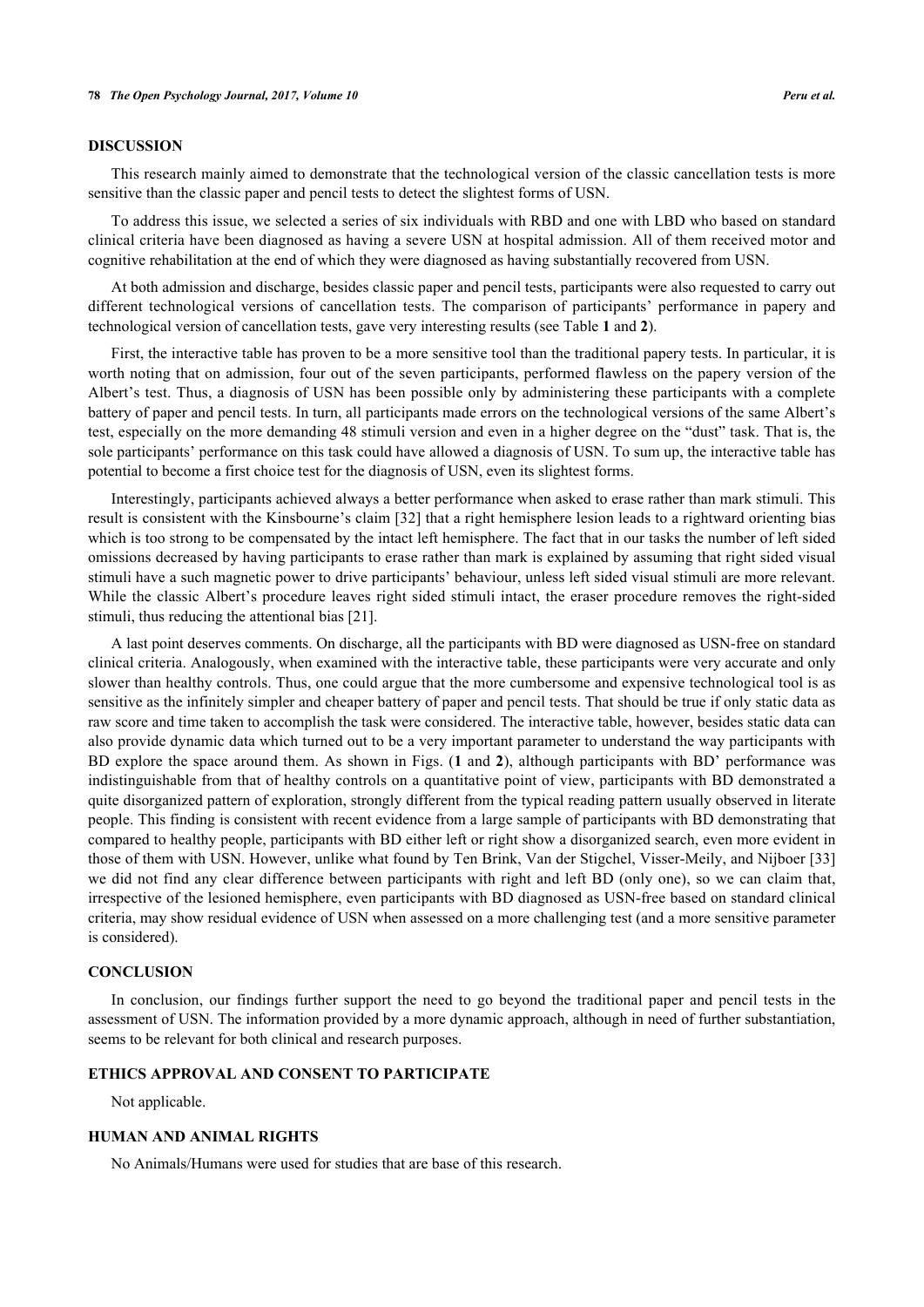## **CONSENT FOR PUBLICATION**

Not applicable.

### **CONFLICT OF INTEREST**

The author confirms that this article content has no conflict of interest.

### **ACKNOWLEDGEMENTS**

We are grateful to the participants with BD who took part in the experiment for their kind co-operation. The financial contribution of the MIUR, Italy, is also gratefully acknowledged.

### **REFERENCES**

- <span id="page-8-0"></span>[1] Heilman KM, Watson RT, Valenstein E. Neglect and related disorders. In: Heilman KM, Valenstein E, Eds. Clinical Neuropsychology. 3rd ed. New York: Oxford University Press 1993; pp. 279-336.
- <span id="page-8-1"></span>[2] Weinstein E, Friedland R. Hemi-inattention and hemispheric specialization. New York: Raven Press 1977.
- <span id="page-8-2"></span>[3] Jehkonen M, Laihosalo M, Kettunen JE. Impact of neglect on functional outcome after stroke: A review of methodological issues and recent research findings. Restor Neurol Neurosci 2006; 24: 209-15.
- <span id="page-8-3"></span>[4] Denes G, Semenza C, Stoppa E, Lis A. Unilateral spatial neglect and recovery from hemiplegia: A follow-up study. Brain 1982; 105: 543-52. [\[http://dx.doi.org/10.1093/brain/105.3.543](http://dx.doi.org/10.1093/brain/105.3.543)]
- <span id="page-8-4"></span>[5] Nijboer T, van de Port I, Schepers V, Post M, Visser-Meily A. Predicting functional outcome after stroke: the influence of neglect on basic activities in daily living. Front Hum Neurosci 2013; 7(182)
- <span id="page-8-5"></span>[6] Dalmaijer E, Van der Stigchel S, Nijboer TC, Cornelissen T, Husain M. Cancellation Tools: All-in-one software for administration and analysis of cancellation tasks. Behav Res Methods 2014; 47: 1065-75. [\[http://dx.doi.org/10.3758/s13428-014-0522-7\]](http://dx.doi.org/10.3758/s13428-014-0522-7)
- [7] Fasotti L, van Kessel M. Novel insights in the rehabilitation of neglect. Front Hum Neurosci 2013; 7: 780. [\[http://dx.doi.org/10.3389/fnhum.2013.00780\]](http://dx.doi.org/10.3389/fnhum.2013.00780) [PMID: [24298249](http://www.ncbi.nlm.nih.gov/pubmed/24298249)]
- [8] Ogourtsova T, Souza Silva W, Archambault PS, Lamontagne A. Virtual reality treatment and assessments for post-stroke unilateral spatial neglect: A systematic literature review. Neuropsychol Rehabil 2015; 1: 1-46.
- <span id="page-8-6"></span>[9] Tsirlin I, Dupierrix E, Chokron S, Coquillart S, Ohlmann T. Uses of virtual reality for diagnosis, rehabilitation and study of unilateral spatial neglect: Review and analysis. Cyberpsychol Behav 2009; 12: 175-81. [\[http://dx.doi.org/10.1089/cpb.2008.0208](http://dx.doi.org/10.1089/cpb.2008.0208)]
- <span id="page-8-7"></span>[10] Sarri M, Greenwood R, Kaira L, Driver J. Task-related modulation of visual neglect in cancellation task. Neuropsychologia 2009; 47: 91-103. [\[http://dx.doi.org/10.1016/j.neuropsychologia.2008.08.020\]](http://dx.doi.org/10.1016/j.neuropsychologia.2008.08.020)
- <span id="page-8-8"></span>[11] Halligan PW, Cockburn J, Wilson BA. The behavioural assessment of unilateral visual neglect. Neuropsychol Rehabil 1991; 1: 5-32. [\[http://dx.doi.org/10.1080/09602019108401377\]](http://dx.doi.org/10.1080/09602019108401377)
- <span id="page-8-9"></span>[12] Donnelly N, Guest R, Fairhurst M, Potter J, Deighton A, Patel M. Developing algorithms to enhance the sensitivity of cancellation tests of visuospatial neglect. Behav Res Methods Instrum Comput 1999; 31: 668-73. [\[http://dx.doi.org/10.3758/BF03200743\]](http://dx.doi.org/10.3758/BF03200743)
- <span id="page-8-10"></span>[13] Parton A, Malhotra P, Husain M. Hemispatial neglect. J Neurol Neurosurg Psychiatry 2004; 75: 13-21.
- <span id="page-8-11"></span>[14] Bottini G, Toraldo A. The influence of contralesional targets on the cancellation of ipsilesional targets in unilateral neglect. Brain Cogn 2003; 53: 117-20.
	- [\[http://dx.doi.org/10.1016/S0278-2626\(03\)00091-5\]](http://dx.doi.org/10.1016/S0278-2626(03)00091-5)
- <span id="page-8-12"></span>[15] Broeren J, Rydmark M, Bjorkdahl A, Sunnerhagen KS. Assessment and training in a 3-dimensional virtual environment with haptics: A report on 5 cases of motor rehabilitation in the chronic stage after stroke. Neurorehabil Neural Repair 2007; 21: 180-9. [\[http://dx.doi.org/10.1177/1545968306290774\]](http://dx.doi.org/10.1177/1545968306290774)
- [16] Behrmann M, Watt S, Black SE, Barton JJ. Impaired visual search in patients with unilateral neglect: An oculographic analysis. Neuropsychologia 1997; 35: 1445-58. [\[http://dx.doi.org/10.1016/S0028-3932\(97\)00058-4\]](http://dx.doi.org/10.1016/S0028-3932(97)00058-4)
- <span id="page-8-13"></span>[17] Behrmann M, Ebert P, Black SE. Hemispatial neglect and visual search: A large scale analysis. Cortex 2004; 40: 247-63. [\[http://dx.doi.org/10.1016/S0010-9452\(08\)70120-5\]](http://dx.doi.org/10.1016/S0010-9452(08)70120-5)
- <span id="page-8-14"></span>[18] Rabuffetti M, Farina E, Alberoni M, Pellegatta D, *et al.* Spatio Temporal Features of Visual Exploration in Unilaterally Brain-Damaged Subjects with or without Neglect: Results from a Touchscreen Test. PLoS One 2012; 7(2) [\[http://dx.doi.org/10.1371/journal.pone.0031511](http://dx.doi.org/10.1371/journal.pone.0031511)]
- <span id="page-8-15"></span>[19] Azouvi P, Samuel C, Louis-Dreyfu A, Bernati T, *et al.* Sensitivity of clinical and behavioural tests of spatial neglect after right hemisphere stroke. J Neurol Neurosurg Psychiatry 2002; 73: 160-6.